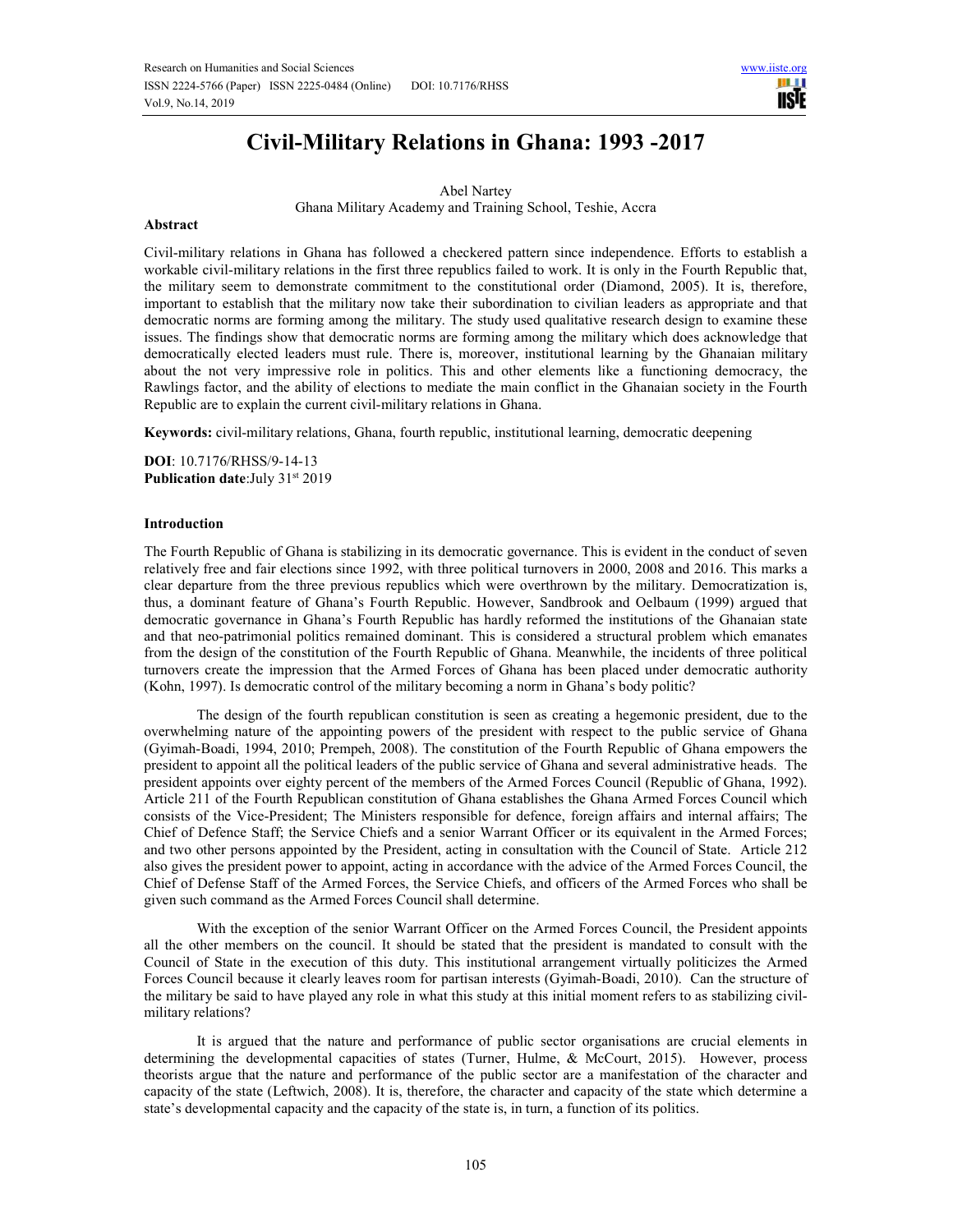The two arguments above by Turner et al. (2015) and Leftwich (2008) relate to the debate about politics-institution nexus (March & Olsen, 1984). Which of the two, politics or institutions, is responsible for institutional outcomes? What impacts, therefore, have the structure of the Ghana Armed Forces and the politics of the governments of the National Democratic Congress and the New Patriotic Party had on civil-military relations in the Fourth Republic of Ghana, 1993-2017?

The problem of the study, therefore, emanates from the debate about politics-institution nexus referred to above (March & Olsen, 1984). Has the constitution of the fourth republic of Ghana established and, therefore, maintained democratic control over the Ghana Armed Forces, or is it rather the (democratic) politics of the Ghanaian state which has effectively placed the Ghanaian military under civilian control? Does the Ghana Armed Forces effectively execute their duties to defend Ghana and any other duty that the President may determine (Republic of Ghana: 1992, Article 210/3)? The defence duty of the Ghana Armed Forces is operationalized in this study to include not only defence against external aggression but also to uphold the democratic regime as established in the constitution of the fourth republic of Ghana.

The study investigates the paradox of a stable democratic politics in the Fourth Republic of Ghana in which the constitution potentially introduces partisan politics into the military (Gyimah-Boadi, 2010.). Specifically, the study was guided by the following research questions:

- 1. Has the politics of the fourth republic of Ghana successfully established norms of civilian control over the Ghanaian military given that the constitution of the fourth republic of Ghana, de jure, politicizes the military institution?
- 2. What are the causal elements responsible for the current state of civil-military relations in Ghana and their potential to make the military submit to civilian authority?

# **Theoretical Framework**

The literature of state building and state effectiveness essentially emphasizes either the policy process or the structure and orientation of public bureaucracies as the main agent of change (Leftwich, 2008; Turner et al., 2015). This segment of the study develops two conceptual frameworks and then proceeds to establish a point of convergence between them. The frameworks are the public bureaucracy model (Turner *et al*., 2015), and the political process model (Leftwich, 2008).

# *The Public Bureaucracy Model*

The way the public bureaucracy is structured in any country and the contextual elements there are responsible for the way the relevant country's public sector is managed (Turner et al., 2015). This understanding brings out the significance of the Weberian "ideal type" model (Handley & Mills, 2001, Turner et al., 2015). The Weberian model serves as an analytical model, a comparative tool by which one can assess the degree and form of bureaucratization in a society. It sought to rationalize the collective activities which characterize the modern society, by introducing professionalism into the public service. According to Handley and Mills, the model emphasizes, among others formal rules, a formal division of labour, hierarchically structured offices, and meritorious mode of recruitment.

According to Turner *et al.* (2015), the structuring of the bureaucracies tends to be dominated by two orientations: one in which appointed administrators wield much power vis-à-vis elected politicians, and the other in which the power of elected politicians tramps the appointed administrators. The second represents *de jure* politicization of the public bureaucracy with the aim of empowering elected politicians to be able to oversee the implementation of the policies formulated out of their party manifestoes. Turner *et al*. refer to the 1977 World Development Report which establishes a positive impact of the public bureaucracy on economic growth in developing countries. The report emphasizes meritorious mode of recruitment as most significantly impacting on economic growth, followed by promotion from within and career stability in that order.

# *The Political Process Model*

Leftwich argues that the forms and outcomes of political process in any political system "are both framed by, and help to shape, the structural environment, internal and external, the distributions and balances of power, ideas, ideologies, interest and, crucially, the formal and informal institutions through which they all work" (Leftwich, 2008: 5). This position underscores the primacy of politics and how it inter-relates with institutions in the life of any human community. Leftwich also emphasizes that the survival and prosperity of these communities are contingent on their ability to establish mechanisms for taking authoritative public decisions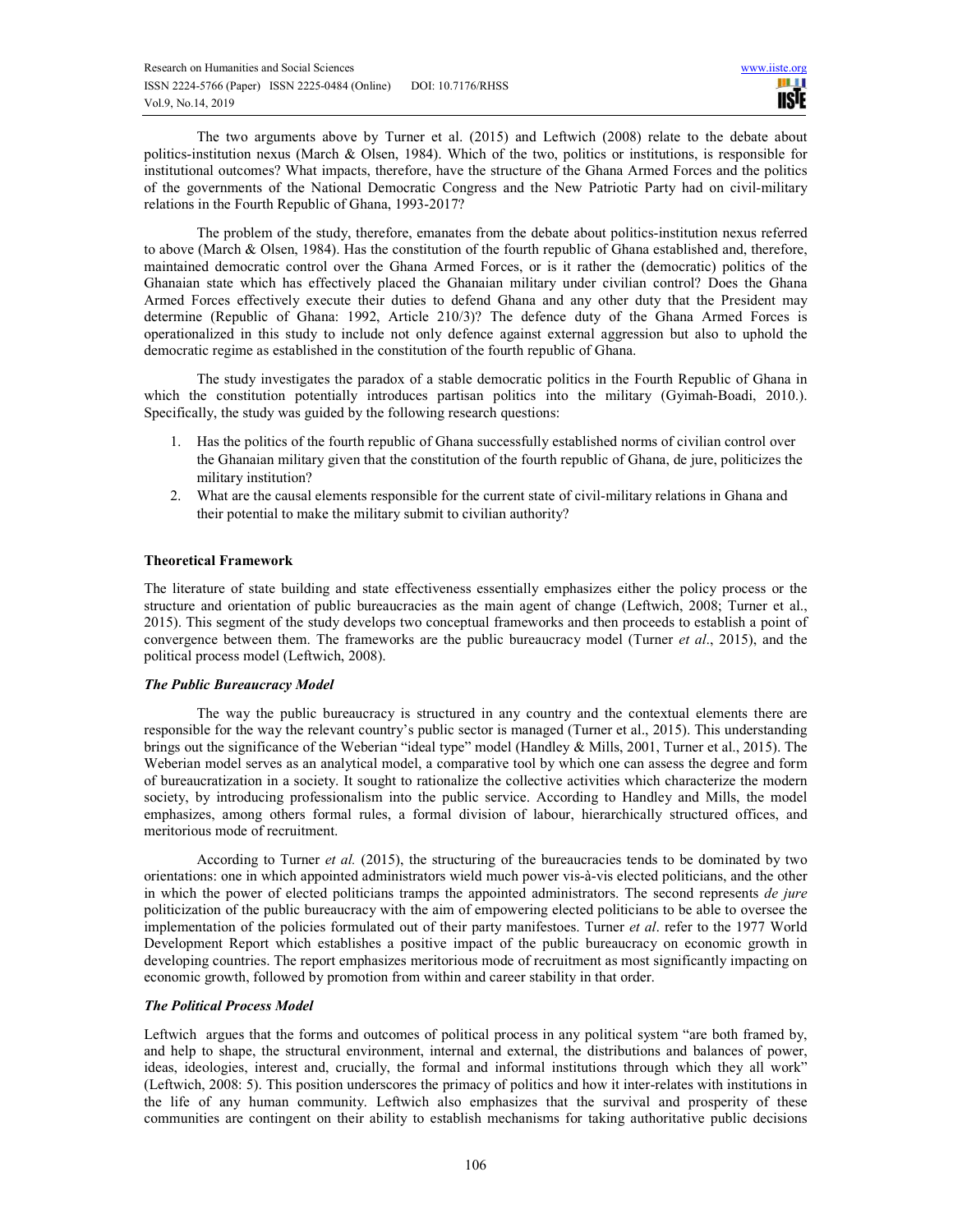about the production, distribution and use of resources (generally defined to refer to anything which could be utilized to advance people's interest, material or ideal).

People essentially disagree about how life should be organized collectively for the benefit of all members of the community. Citizens in a political system need not necessarily share common political values and beliefs. There are, therefore, political subcultures in political systems (Diamond, 2005). What system of government should be put in place and who should occupy which office and why? How should resources, in general, be distributed? Politics, in this manner, fundamentally involves the "phenomena of conflict and cooperation" and people do not necessarily agree on issues bothering on collective life, and, especially, on how the community should be organized in terms of government. However, in order to ensure the survival and prosperity of the community, they recognise the need to cooperate with others.

This study, therefore, conceptualizes politics as involving activities which relate to the making of collective decisions about resource use. These activities involve conflict and cooperation. This conception of politics leans very much on definitions of politics which all emphasize conflict, competition for power, and the ability to influence collective decisions (Brewster, l963; Easton, 1953; Jackson & Jackson, 1997).

 The study's conception of politics emphasizes public decisions in the sense that such decisions involve and affect the majority of people (if not all) in the state. It, therefore, seeks to establish a distinction between the public and the private spheres. In this understanding, public decisions are expected to bind all members of the state, whereas private decisions do not bind anyone outside of the group (including families, and voluntary associations) involved**.** Again, the conception of politics in this study indicates that politics is authoritative, and that formal power is inherent in the processes involved in the making of the decisions. The decisions so made, therefore, become binding for all members of the political community (the public), and are authoritative in that coercion may be applied to ensure compliance.

The argument in this study is, therefore, that the behaviour of public organisations and their outcomes are essentially the outcomes of politics and its interplay with institutions, the level which concerns the rules of the game—the emergence and legitimation (or institutionalization) of the rules of the game or institutions—and the level at which games within the rules occurs, the application of the rules in real life cases (emphasis mine).

Politics (or the political process), therefore, helps to shape the structural environment in which societal activities occur and these activities, in turn, shape politics (March & Olsen, 1984). In some polities (the stable ones), the process has engendered a settled consensus on the basic political rules as well as the rules of the game. This refers essentially to the basic institutions of the state (the constitution of state).

# *Convergence of the Models*

The two models converge in the second one, the political process model. The convergence manifests in the understanding that the behaviour of public organisations and their outcomes are essentially the outcomes of politics and its interplay with institutions, the level which concerns the rules of the game—the emergence and legitimation (or institutionalization) of the rules of the game or institutions—and the level at which games within the rules occurs, the application of the rules in real life cases.

## **Research Methodology**

This section outlines the methodology used for the study. The section highlights the research design, sources of data, data collection tools, sampling and sampling techniques and analysis of data.

#### *Research Design*

The research design is qualitative and exploratory with. This design is selected to explore the growing phenomena of politics-administration nexus and their impact on public organisations with particular reference to the Ghana Armed Forces. Qualitative research is by definition exploratory. That is, qualitative research facilitates the collection of detailed information from individuals and groups and then generates case studies and summaries rather than lists of numeric data (Creswell, 2013). This study focuses on individual members of the Ministry of Defence of Ghana.

#### *Sources of Primary Data, Population, Sampling Technique and Sample*

The data were collected from both primary and secondary sources. Specifically, politicians, political science lecturers, senior and junior bureaucrats from the Ministry of Defence, senior and junior officers of the Ghana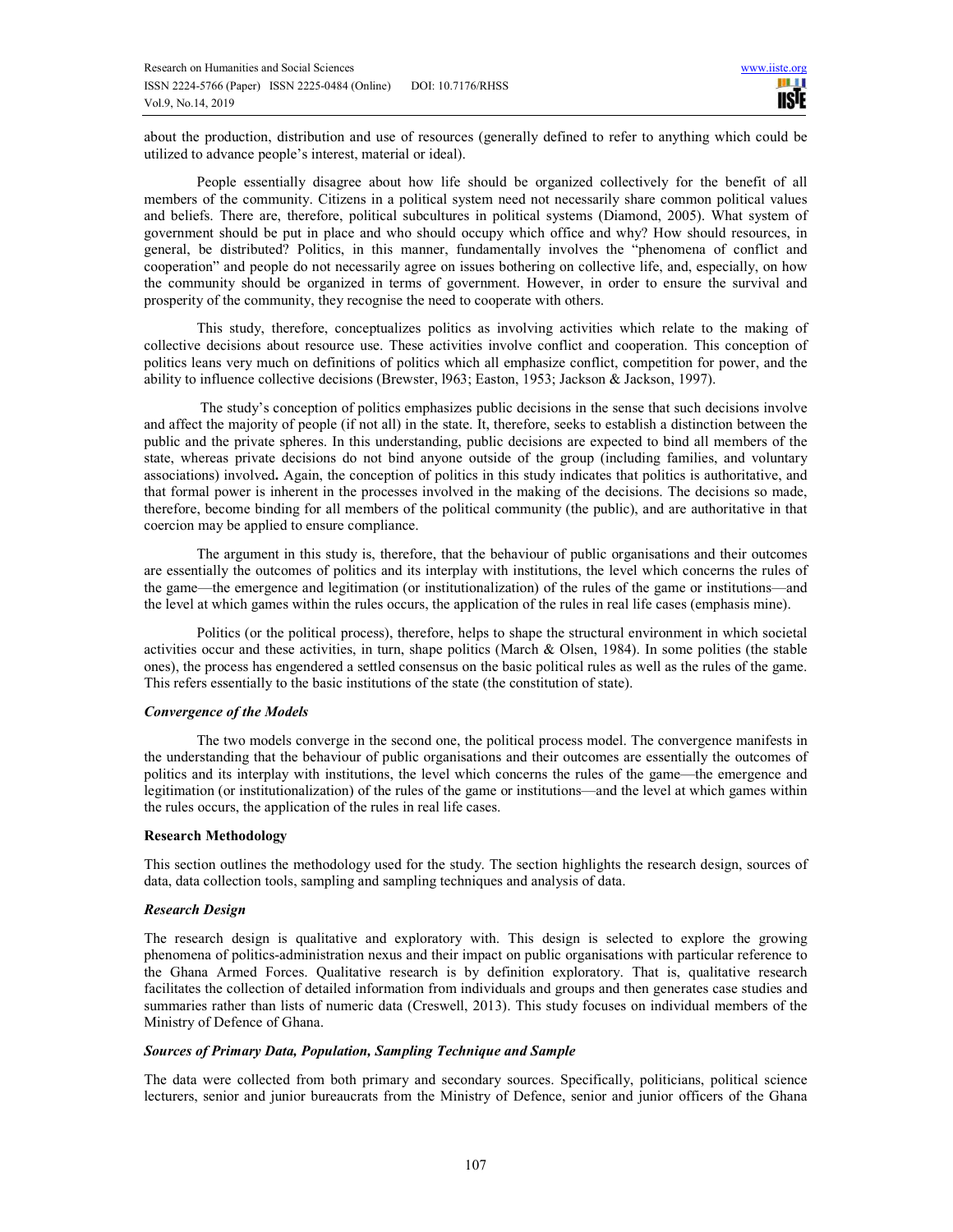Armed Forces, non-commission officers, publications from journals, textbooks and the mass media (both print and electronics) were the sources from which the data for the study were collected.

In this study, the population covered the following groups: the staff of the Ministry of Defence; politicians who occupied one of the following offices: president, vice president and minister of defense; members of the Ghana Armed Forces, and political science lecturers.

In this study, purposive sampling was selected because it enabled the selection of unique respondents as outlined above. The primary consideration of this method was to zero in on individuals who have personally experienced civil-military politics. Moreover, there was the need to get respondents known to the researcher or introduced to the researcher by someone who could assure the respondents about the dignity of the researcher and hence his ability to keep the identity of the respondent confidential.

Regarding the sample size, twenty respondents were engaged in the interviews and twenty engaged in focus group discussions in the data collected for this study. The twenty non-commissioned officers of the Ghana Armed Forces participated in the focus group discussion. The focus group discussants were divided into three groups, with two of the groups consisting of 7 members each, and the third group consisting of 6 members. In sum, the population comprised two politicians, two political science lecturers, three senior bureaucrats from the Ministry of Defense, three junior bureaucrats from the Ministry of Defense, Five senior officers of the Ghana Armed Forces, Five junior officers of the Ghana Armed Forces, and twenty non-commission officers of the Ghana Armed Forces.

#### *Data Collection, Processing and Analysis Procedure*

The study used in-depth personal interviews and focus group discussions as data collection methods. The interviews did not follow any specified set of questions, neither were questions asked in any specified order. The respondents were asked to tell their stories on all the issues raised in this study which are:

• Authority relations in the Ghana Armed Forces and how this affected professionalism in the forces in the fourth republic of Ghana,

• Relationship between the top civilian members of the Ministry of Defence and members of the military command,

• Civil-military politics in the Ghana Armed Forces in the fourth republic of Ghana,

The incidence of norm formation about democratic control of the military among members of the military.

There was the need to ask follow-up questions so as to get clarification on some issues and (in the case of others) get additional details. The data collection methods selected for this study are most suitable for this study for several reasons. Firstly, the respondents have actually gone through the experience relevant for this study. The use of non-structured interviews ensured that various respondents tell their own story. The liberties granted respondents allowed them to provide their own definitions of situations as they experienced them and provide most detailed information. The interviews were recorded on audio tapes and later transcribed and coded. Three focus group discussions were conducted. There were seven people in two groups and six in one of them. The researcher moderated the discussions himself and was guided by prepared questions.

The information gathered from the interviews were transcribed each day immediately after the interviews and stored in computer files. When the interview of any particular group ended, the transcripts were thoroughly read in their entirety to grasp the sense of the interview as a whole and then broken into parts, in terms of relevant themes before the next group interview got done. The objective was to get as thorough as possible an understanding of the data. The reading of interviews thoroughly and their breaking into parts constitute the initial categories of the data processing. The transition of the data in parts to their organization into themes and subthemes involves detailed understanding of the data, their analysis and interpretation in light of the researcher's view and the "views of perspectives in the literature" (Creswell, 2013: 184). This analysis was followed by deductive analysis to gather evidence to support the themes and their interpretations. Finally, the findings were discussed in the framework of the researcher's personal view, the existing literature, and the "emerging models that seem to adequately convey the essence of the findings" (Creswell, 2013: 52).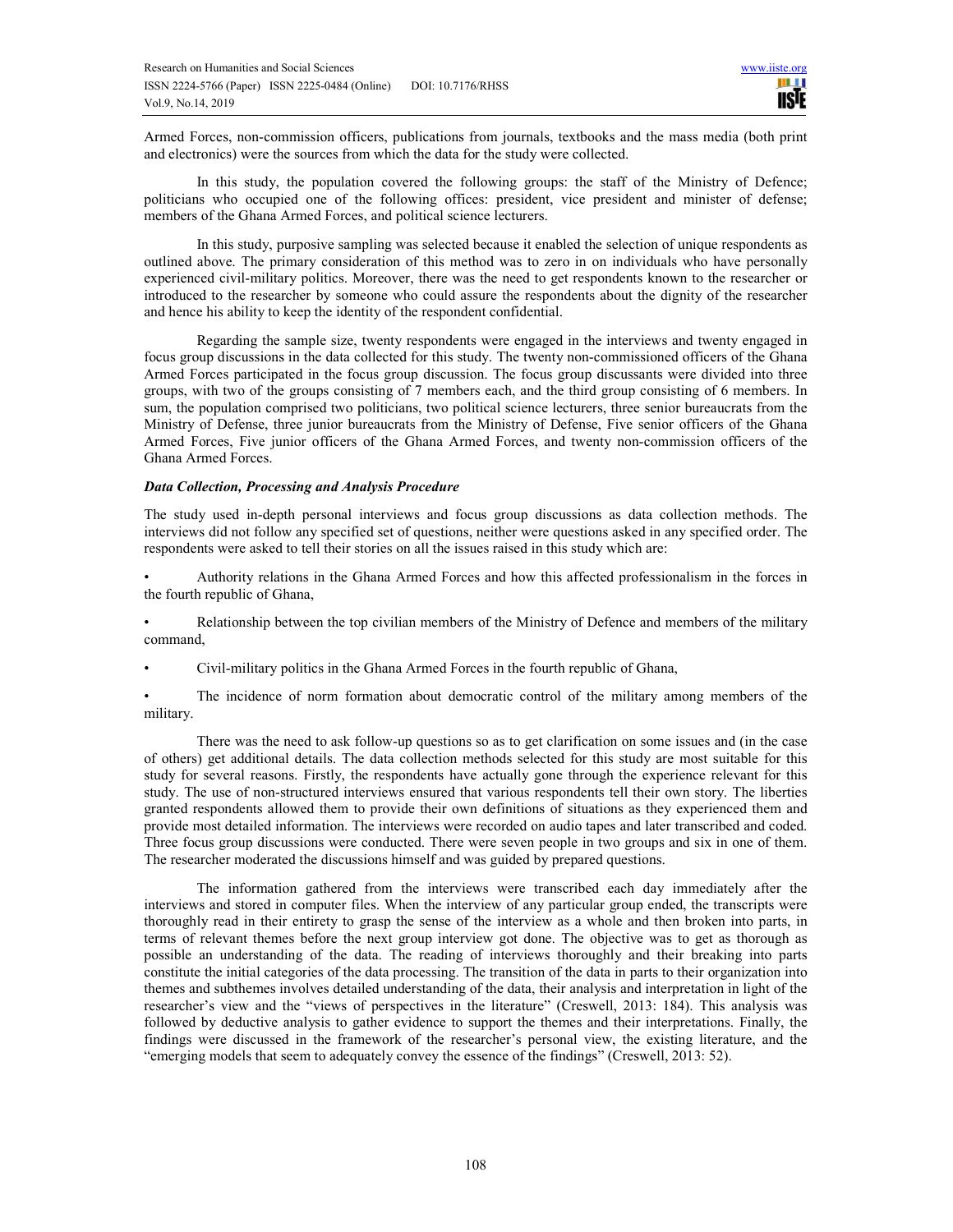### **Analysis and Discussion**

This section presents the analysis and discussion of the data collected. The analysis is presented with regards to the research questions. The findings are discussed making reference to secondary data.

# *Has the Politics of the Fourth Republic of Ghana Successfully Established Norms of Democratic Control over the Ghanaian Military?*

Civilian control, essentially, is thus a normative issue which rests on a set of ideas, institutions, and behaviors that has developed over time in democratic societies (Hutchful, 1997a, 1997b; Koln, 1997). The constitutions of states and the general societal norms provide the main sources of norms which guide social behavior broadly defined to include political and economic behavior (Diamond, 2005; Gyimah-Boadi, 2010; Hutchful, 1997a; Koln, 1997; Prempeh, 2008).

The fourth republican constitution of Ghana establishes a de jure democratic control over the military in much the same way that the earlier three republics which failed did. The implication here is that it is one thing establishing structures in a constitution; it is another getting the constitution to become the norm which really guides actions and inactions (Hutchful, 1997a; Prempeh, 2008). The analysis in this segment of the study is done from the following perspectives: constitutional provisions and the governing structure of the military, controls through governmental institutions, and civil society oversight. The analysis makes use of both primary and secondary data collected for the study.

## *Constitutional Provisions as the Governing Structure of the Military*

Article 210 of the 1992 Constitution states that there shall be the Armed Forces of Ghana which shall consist of the Army, the Navy and the Air Force and such other services for which provision is made by Parliament. The command structure puts the President at the very top. He or she, by the constitution, is the Commander-in-Chief (CIC) of the Armed Forces, although this title is not used in the fourth republican constitution. This is followed by the Armed Forces Council which happens to be the highest decision taking body. This body comprises the Vice President who is the Chairman of the Council, the Ministers of Defence, Interior and Foreign affairs, the Chief of Defence Staff, the various Service Commanders, the Forces Sergent Major (FSM) and two other appointees appointed by the president in consultation with the Council of State. The Minister of Defence follows in the chain of command. After the Minister of Defence, the Chief of Defence Staff then the Service commanders completes the structure.

Furthermore, there are other appointments that fill the gap in the event the above stated structure is not available. These include the General Officer Commanding at the various commands. This relates to the Northern, Central and Southern Commands. In accordance with an official statement issued on Wednesday, 22 March, 2000 by the Secretary to the President, the commanders of the 1st Infantry Brigade Group in the south and the 2nd Infantry Brigade Group in the north were appointed General Officers Commanding the Southern and the Northern Commands of the Ghana Army respectively (Daily Graphic 23rd March 2000). This arrangement was reviewed in 2015 when a third command was introduced. This meant that the Ghana Army now has Northern, Central and Southern Commands all headed by General Officer Commanders.

The adequacy and effectiveness of such measures has been questioned, however, especially during the eight-year civilian rule of President Rawlings and the NDC. According to one respondent, the "presence and influence of the military…remained strong and visible" as far as civil-military relations is concerned (Fieldwork, 2018). In the eight-year rule of President Rawlings, serving military officers were appointed to government positions, and soldiers continued to engage in partisan politics (Agyeman-Duah, 2002; Hutchful, 1997a). Additionally, Rawlings continued to rely on the personal loyalty of one section of the military, the specially trained and better equipped 64th Regiment, as an instrument of control both within the military and of the civilian population. Rawlings thus "seemed more committed to upholding the supremacy of the military and its abrasive tradition than subjecting the institution to democratic control" (Agyeman-Duah, 2002: 10).

When President Kufuor assumed office in 2001, one concern was the response of the Armed Forces and whether it would respect constitutional rule, given its association with the NDC. The NPP government introduced reform packages with the main objective of making the military truly professional and a politically non-partisan institution. The reforms of the military included the banning of the ACDR and all other political organizations from the barracks. Soldiers were withdrawn from policing duties, where brutalities against civilians tended to occur most; the 64th Regiment was redeployed on international peacekeeping duties; facilities at barracks have been upgraded and retirement conditions improved (Agyeman-Duah, 2002).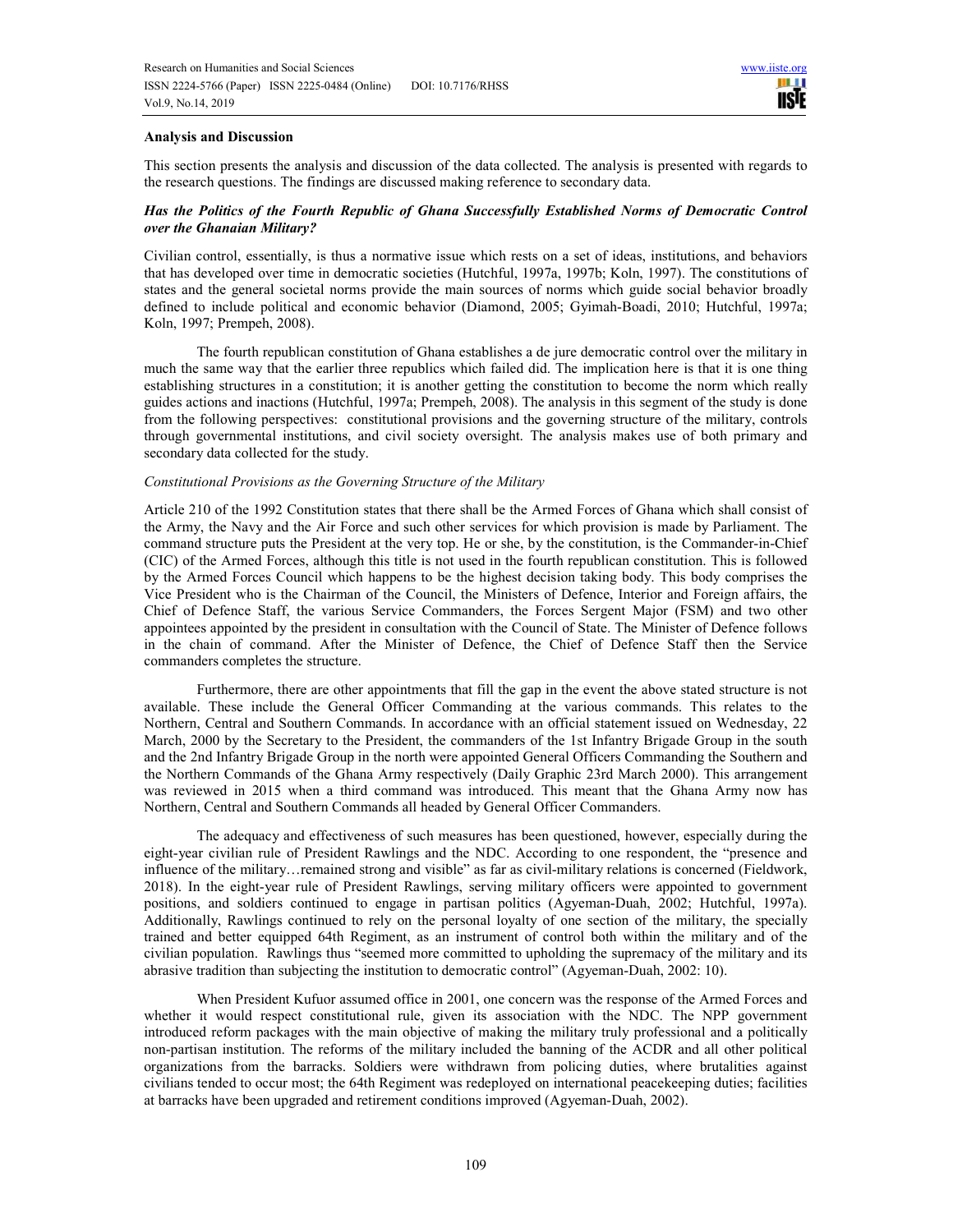Additionally, the Minister of Defense has aimed at strengthening civil-military relations through encouraging interaction between the military and civil society, with dialogue taking place in public seminars and forums (Agyeman-Duah, 2002). As noted by Agyeman-Duah, the mechanisms to achieve this goal include seminars between senior military officers and media representatives, one of which was held in May 2001. Furthermore, a series of public forums for civilians and all ranks of military personnel were held in the six regional capitals with garrisons in June and July 2001.

The data collected on civil-military relations in the fourth republic of Ghana further indicate that gradual progress continues to be made to bring the military under democratic control. The gains made between 1993 and 2008 under Presidents Rawlings and Kufour continues to be consolidated under subsequent governments. The Ministry of Defence continues to be the main governing structure, with the Minister, a civilian in charge. The reality, however, depicts a case of collaboration between civilian counterparts of the Ministry of Defence and the Ghana Armed Forces. The traditionally weak ministerial control has been improving. For example, the sensitive issue of Ministerial financial responsibility for the Armed Forces is currently reinforced. The defence budgets are prepared by the Finance Ministry with inputs from the military officers. The civilian members of the Ministry of Defence also control procurement issues.

 A degree of control through the legislature and judiciary also exists. Parliament's oversight role is implemented mainly through the Select Committee on Defence, given responsibility for generally overseeing the military, including review of its annual budget. It is stated, however, that this function is executed mechanically and not subjected to parliamentary scrutiny. This finding ties in with the finding of an earlier study which then established that the same scrutiny was "yet to be fully realized" (Agyeman-Duah, 2002: 20), due largely to a paucity of capacity, including a lack of material and human resources.

The broader watchdog role of civil society is also important. Just as the long period of military rule stunted the growth in civil society in Ghana, equally, the opening up of democratic space in the past decade has enabled civil society organisations to flourish, including a sub-section that has taken a special interest in civilmilitary matters (Agyeman Duah, 2002), with the media particularly important as a watchdog on military affairs.

# *The Military's own Institutional Learning*

The members of the military interviewed have experienced life under both military and civilian leadership and are in a position to compare which of them attended to their needs. Under Jerry John Rawlings' rule, the military has the experience of life under both military and civilian leadership. Their conclusion is that, in the fourth republic, their needs are better taken care of by the civilian leadership.

Some of the members of the military interviewed believe that the Armed Forces generally receive a better deal at the hands of civilian governments. The irony in the role played by President Rawlings in stabilizing is that the military resent the instruments used. Some of the members of the military interviewed accuse Rawlings of employing undemocratic approaches in his control of the military during his tenure.

The officers interviewed resent the persistence use of subjective controls by the Rawlings government, especially the maintenance of special security units, the suppression of public debate and lack of dialogue. The focus group discussants were not necessarily resentful of the practices but viewed them as unnecessary. The civilian members among the respondents also complained of executive dominance and relative marginalization of Parliament, and attempts to militarize what have traditionally been civilian institutions of law and order by the Rawlings government (Fieldwork, 2018). This confirms the findings by Hutchful (1997a: 266) who argues that "in reality the Ministry of Defence has essentially been the Ghana Armed Forces, and traditionally ministerial control has been weak or non-existent."

#### *The Military and Democratic Deepening in Ghana*

Diamond (2005) discusses democratic consolidation as a state in a democracy when the elites in society and the mass public generally accepts democratic system of government as the only game in town. He adds that one of the three generic tasks that all democracies must perform if they are to consolidate is democratic deepening. He argues that democratic deepening makes the institutions of state "more liberal, accountable, responsible and representative" (p. 112). A major challenge which comes out of this in relation to nascent democracies is "to reduce the autonomous and democratically unaccountable power of the military" (Diamond, 2005: 113). However, as discussed above, democratic control of the military is a normative issue which rests on a set of ideas, institutions, and behaviors that has developed over time in democratic societies (Hutchful, 1997a, 1997b; Kohn, 1997).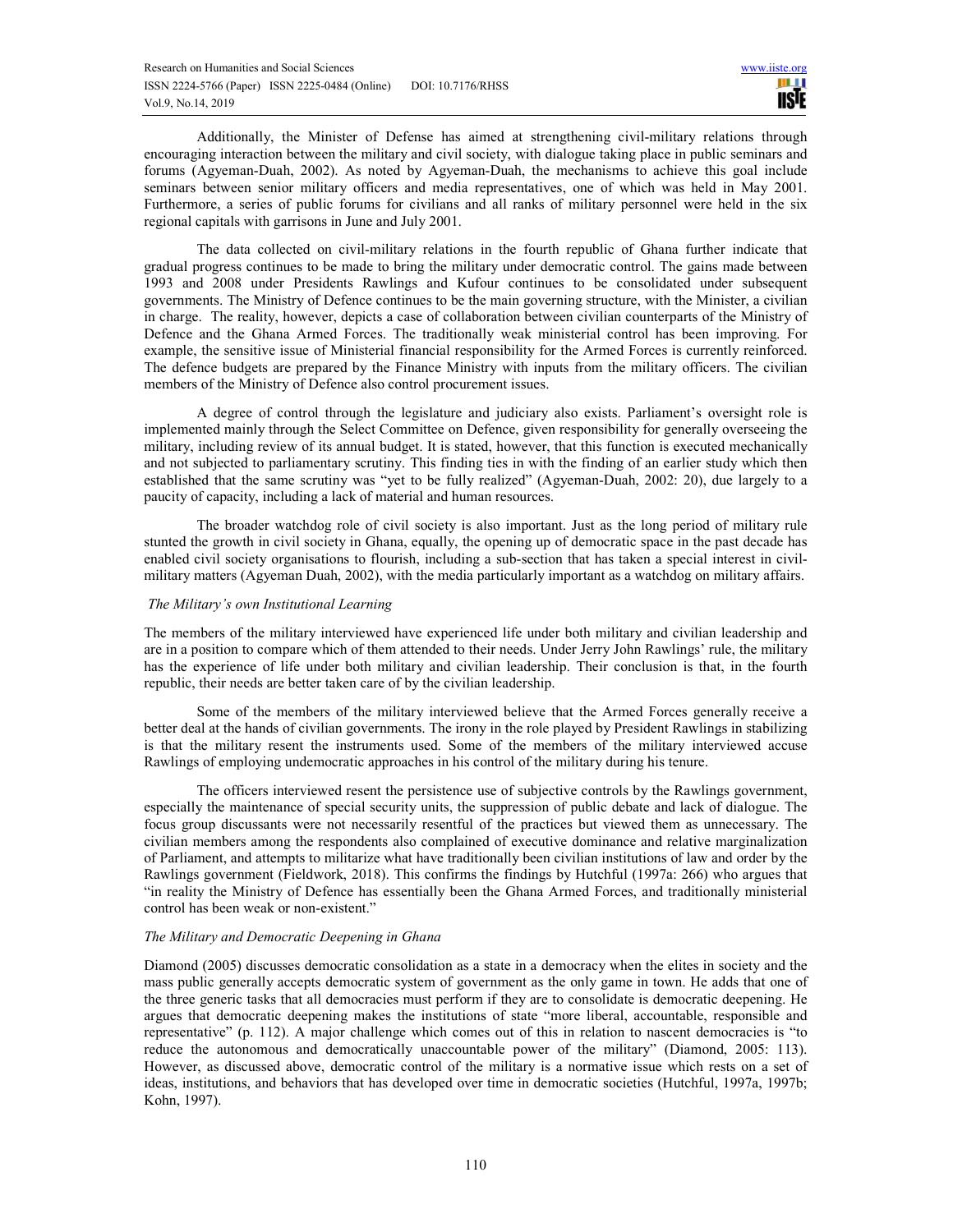Following Leftwich (2008), it is argued here that the politics of states are responsible for the translation of the ideas and institutions into normative forms for both the military and the democratic political leadership. The actions of the military which serve to deepen democracy include their acknowledgement of the democratic regime as the only game in town. The study, therefore, tested the Ghanaian military's acknowledgement and acceptance of democracy as the preferred system of government.

The members of the military who participated in the focus group discussions converged on democracy as the preferred system of government. They came to this conclusion after reviewing Ghana's political history and analyzing the current social, economic and political environment. They juxtaposed current conditions against their knowledge of pre-fourth republic conditions and came to the conclusion that they prefer the current democratic dispensation. This understanding was re-echoed by the officers interviewed. They believe that Ghanaian politics has "calmed down" in the fourth republic and this achievement is not to be taken for granted (Fieldwork, 2018). They, however, acknowledged that democracy "is a good system" and must be made to work. By this, they further explained that there are challenges in the way Ghana's democratic politics is functioning. They cited accountability as the main challenge encountered by the current democratic dispensation.

When asked to talk about the institution of state better placed to lead the management of the affairs (governance) of the Ghanaian state, both the focus group and the officers interviewed did not include the military as an institution. The officers, however, added individual military officers as also having the capacity to contribute significantly to the governance of the state. The focus group discussants and the interviewees cited political parties as better placed to lead the governance of the country, although they quickly added corruption in political parties.

Questions were further asked about the involvement of the military in politics. The ensuing discussions focused on the performance of past military governments and the fortunes of the individual officers and men who were active participants in those governments. The discussants frankly acknowledged that, like the civilian governments the military overthrew, the military governments formed afterwards ended up to amass wealth. They could not agree as to the nature of the PNDC, as being a military regime or a civilian one. Some added it to the military regimes of the past; others called it civilian regime with massive military support. The discussants were not particularly proud of the fortunes of the officers and men who were part of former military regimes.

The officers interviewed were very critical of past civilian regimes and defended the involvement of the military in politics. They were of the view that the military was "drawn into Ghanaian politics for the first time" in the coup that ousted the first republic (Fieldwork, 2018). They added that they did the honorable thing by not deciding to stay. They, at the same time, were categorical that the military as an institution should not take over the management of the state. They added that they feel proud much more with their retired colleagues who manage the resources they acquire through peace-keeping than those who participated in politics. They added that, while they see honour in the lives of the first group who did not participate in politics, they see retired members of the military who were in government as being in some sort of continuous conflict with society.

The discussion above indicates that the constitutions of democratic polities structure the political institutions such that the military is subordinated to the civilian authorities (Huntington, 1957; Hutchful, 1997a; Kohn, 1997). However, there is no in-built mechanism in constitutional arrangements that works to ensure compliance of the constitutional provisions of democratic control of the military. The political leadership of the relevant state has to generate such mechanisms.

Asked to talk about what would keep the military out of politics, the response was a call for the "system to work" for the democratic politics to boost the image of the military in society. The discussants in the focus group discussion were mainly concerned about their economic security. "You see all the brouhaha in the past about coups were about money matters; everybody is concerned about how they can cater for their families", a discussant expressed to which the others agreed.

The officers examined this issue from a different angle. They argued that the experience they have from peacekeeping indicates to them that economic issues are at the heart of many conflicts in Africa. "The life of an army officer is such that when the economy is bad he faces challenges beyond economic matters. It brings in issues of status and pride", an officer concurred. This position of the officers reflects Diamond's (2005) argument about the need to enhance the socio-economic security, honour and status of the military in (the Ghanaian) society.

Article 210/3 establishes the functions of the Ghana Armed Forces as follows: "The Armed Forces shall be equipped and maintained to perform their role of defence of Ghana as well as such other functions for the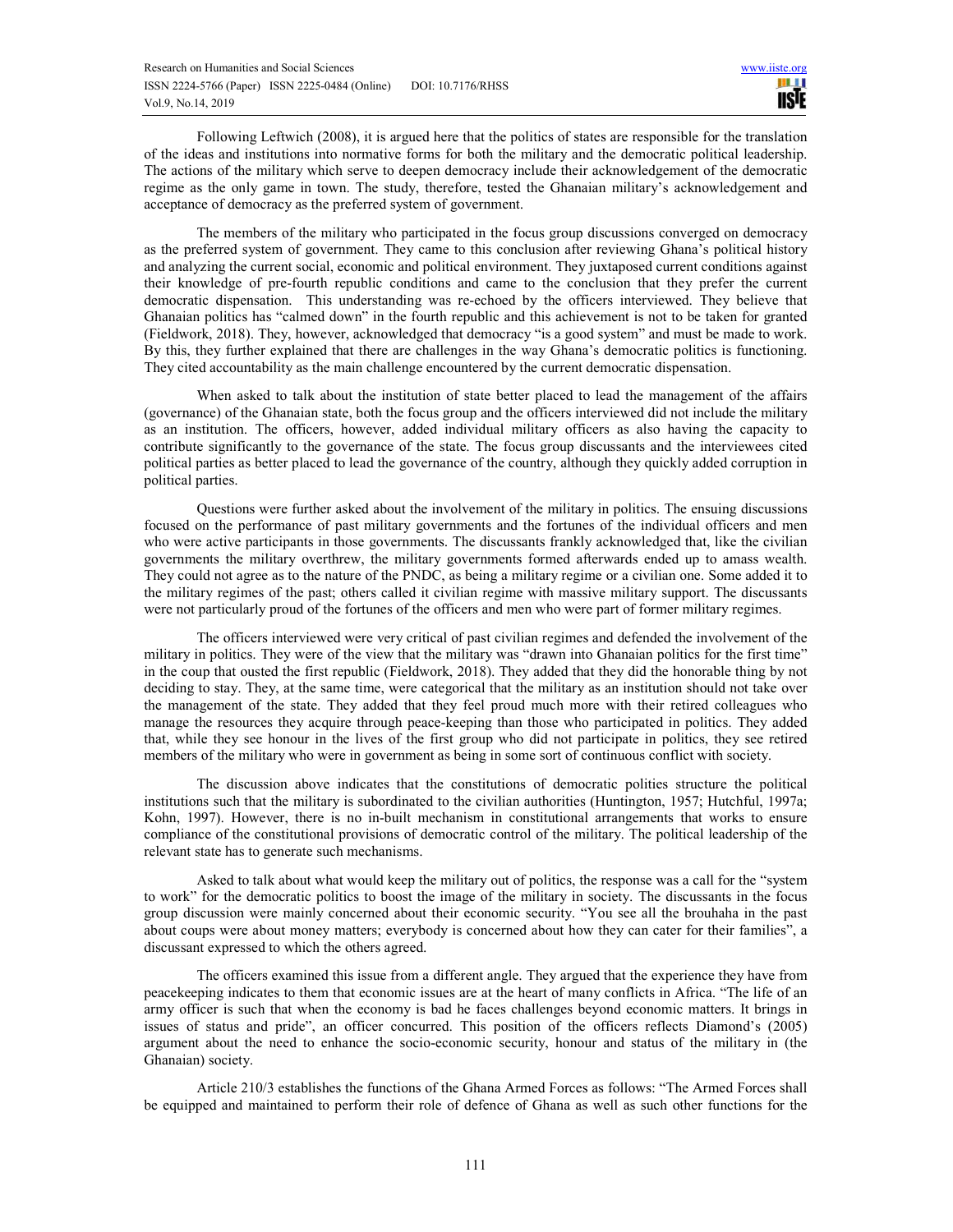development of Ghana as the President may determine." This is further interpreted to be the maintenance of Ghana's internal security, defense of the sovereign and territorial duty of Ghana, and to be prepared to take part in regional and international operations subject to national objectives.

As stated earlier, the defence duty of the Ghana Armed Forces is operationalized in this study to include not only defence against external aggression but to uphold the democratic regime as established in the constitution of the fourth republic of Ghana. Has the military voluntarily accepted these roles of theirs as established in the constitution of the fourth republic of Ghana? What evidence is there to confirm this beyond their de facto withdrawal from political activities in the fourth republic of Ghana?

Members of the military interviewed and those that participated in the focus group discussion are very clear in their minds what their core functions are. They readily mentioned defence of the Ghanaian state as their core function, and this has traditionally been interpreted to refer to defence against external treats. They, however, added that they are also to defend the state against internal threats. The officers interviewed argued further that there used to be some confusion with the interpretation of the nature of the internal defence. One officer indicated that: "The military always feels challenged as to what to do when politicians begin to impose themselves on the state. You wonder whether you shouldn't intervene to restore the established political order, I mean constitutional rule" (Fieldwork, 2018).

The analysis above confirms earlier studies about the civil-military in Africa and elsewhere. They lend support to the state and, for that matter, the regime to the extent that the regime functions to provide protection for their status and security. General Ocran's candid acknowledgement of this understanding stated above should be reproduced here since it clarifies the issue. He famously stated that "in Africa, a contented army, however small, is a pillar of security and economic growth".

Huntington's (1957) theory of "objective civilian control" of the military is most profound. He asserted that the state should encourage "an independent military sphere" so that "multifarious civilian groups" would not "maximize their power in military affairs" by involving the military in political activity. Such interference, he believed, not only diminished the effectiveness of military forces and thus a nation's security, but actually invited the military to involve itself in governance beyond national security affairs. An officer corps focused on its own profession (and granted sufficient independence to organize itself and practice the art of war without interference in those areas requiring technical expertise) would be politically neutral and less likely to intervene in politics. The paradox of Huntington's formulation is that while "objective" civilian control might minimize military involvement in politics, it also decreases civilian control over military affairs. This establishes a situation where politics is separated from administration and authority is separated from responsibility.

The Ghanaian military, like their counterparts in both mature and nascent democracies, seem not to have issues with the concept and practice of civilian control of the military. However, as Bahadur (2016: 1) has indicated "in a democracy the military should be under political control, but doesn't have to be under bureaucracy's thumb". Democratic control of the military implies the paradox of Huntington's formulation that while "objective" civilian control might minimize military involvement in politics, it also decreases civilian control over military affairs (Kohn, 1997).

When the army officers interviewed as part of this study talk about the need for them to be able to keep a modicum of dignity in their social life, the implication is essentially that the democratic system must work effectively. This does not mean that new democracies should transform the challenging political and economic situations of the systems they inherited overnight. At the minimum, they should demonstrate that they are fixing the system. As argued by Kohn (1997), civilian control can reinforce democracy, but civilian control is only one aspect—necessary but not sufficient—of democratic rule. The democratic leadership must commit themselves to the rules of the game normatively and behaviorally. There is no time dimension to manifest demonstration that one means business.

Regime legitimacy also implies that the government and the processes of governance are in conformity with the rules of the political and economic game (Kohn, 1997; Leftwich, 2008). This renders the system legitimate in the eyes of doth the elites and the mass public. Without a stable and legitimate governmental system and process, the military may interfere in order to protect society from chaos, internal challenge, or external attack, even when intervention may itself perpetuate instability and destroy legitimacy in government. To the extent that soldiers accept the principle of civilian control in the aftermath of military government, they do so in a diluted, conditional manner. Future takeovers are a 'thinkable' possibility, depending upon the actions of the civilian governors" (Hutchful, 1997a; Kohn, 1997).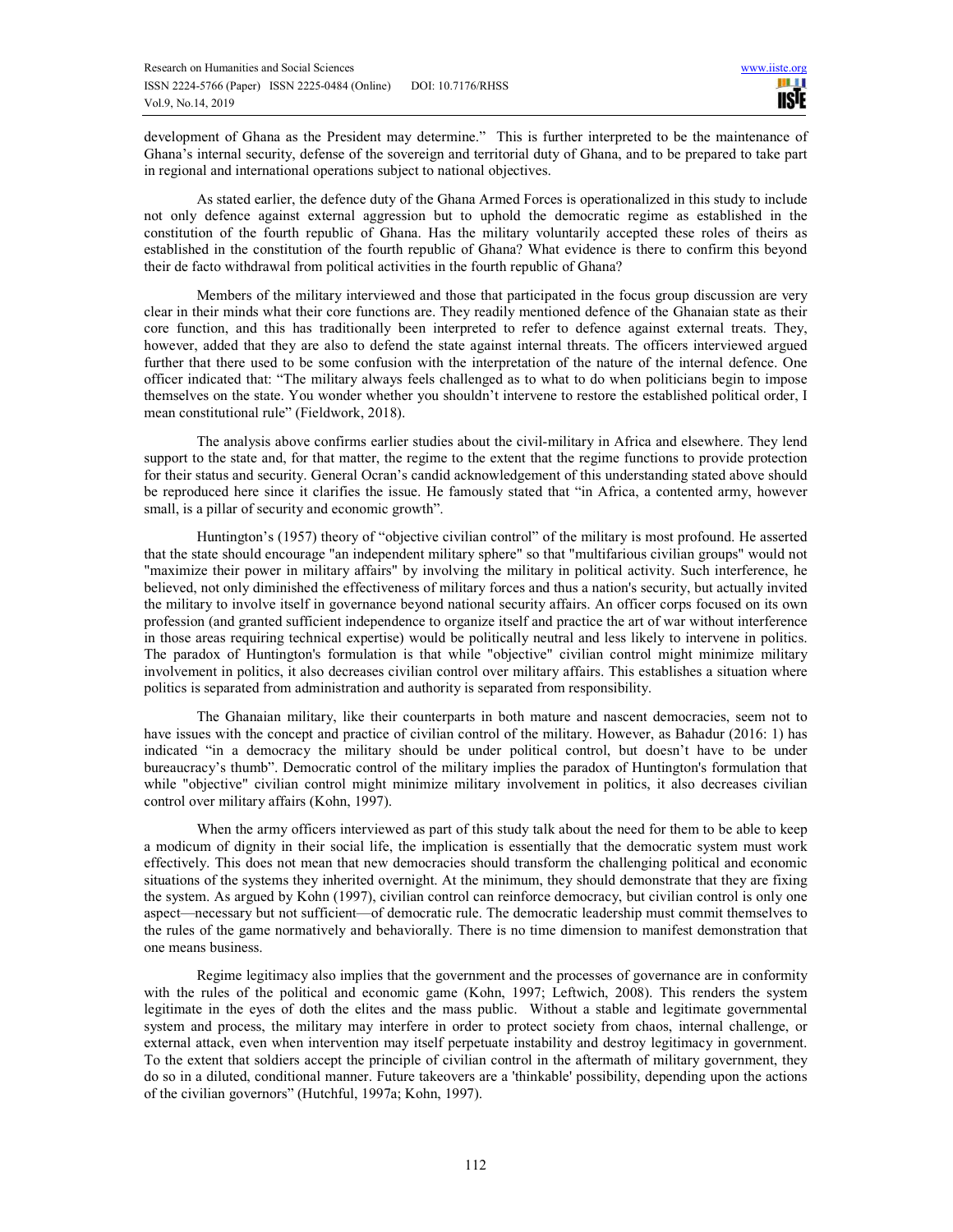# *What are the Causal Elements Responsible for the Current State of Civil-Military Relations in Ghana and Their Potential to Make the Military Submit to Civilian Authority?*

Democracy cannot be wished into place, and neither can good governance (Leftwich, 2008). Leftwich continues that it is rather the politics of states which establishes and institutionalizes such procedures. Rustow (1970: 28- 29) adds that:

a country is likely to attain democracy not by coping the constitutional laws or parliamentary practices of some previous democracy, but rather by honestly facing up to its particular conflicts and by devising or adapting effective procedures for their accommodation.

The arguments above emphasize the interplay between politics and institutions. Certain elements are, therefore, responsible for the relative stable nature of civil-military relations in Ghana's fourth republic and their potential to institutionalize the constitutional arrangement which renders the military subservient to civilian authority. The elements identified in the current study are discussed below.

## *A Functioning Democracy Which Better Addresses the Needs of the Military Than Before*

Democratization in the fourth republic of Ghana means the return of the military to the barracks. This did not, however, result from a violent rejection of the military; rather, it came about through reforms of the political system of Ghana and the institutions of state. Reform measures introduced since the onset of the fourth republic of Ghana seek to professionalize the military.

To start with, the military has had to accept that the principle that subordinates them to the elected political leaders applies. The military hierarchy acknowledges this fact and the officers interviewed confirmed this as "something they now take for granted" (Fieldwork, 2018). Closely related to this normative development is the relocation of the Ministry of Defence from the Burma Camp to the place popularly known among the military as "Square". The relocation was part of the reform measures outlined by the Limann administration but could not be implemented (Hutchful, 1997a, 1997b). The relocation is viewed as symbolically significant as it was and is still seen as representing the break in the domination of the military over the ministry (Hutchful, 1997a; Fieldwork, 2018).

#### *Elections as a Conflict Resolution Mechanism in the Ghanaian Society*

One major conflict in African states which has worked to bring the military into politics is the political conflict as characterized by Boafo-Arthur, (2008), the conflict about a mechanism to share political power which is acceptable to the elites in these states. Democratic elections have been described as constituting such mechanism when the democratic system receives the voluntary support of the elites and mass public (Diamond, 2005; Rustow, 1970). Article 66 clauses 1 and 2 of the fourth republican constitution of Ghana establishes a-two-fouryear term of office for the president, and this has been respected by the political parties and the citizens of Ghana since 1992 when the first presidential and parliamentary elections were first conducted. The electoral process has since gone through three political turnovers in the years 2000, 2008, and 2016.

These developments provide answers to the political conflict which bedeviled African states for the decades after independence. An implication of this development which relates to the current study is the commitment to the democratic system by Ghanaian elites and the mass public which includes the military. Ghanaians have demonstrated that they are strongly committed to democracy as a system of government in spite of the economic challenges which persist in the country (CDD-Ghana, 2005). The over five rounds of surveys conducted by Afro Barometer consistently indicate that almost 80% of Ghanaians prefer democratic governance to any other system of government they could think of. Although this study did not conduct a survey to gauge the commitment of the military to democracy, the interviews and the focus group discussions conducted lend support to the findings by Afro Barometer referred to above. As discussed above, the discussants in the focus group discussion unanimously expressed a preference for democracy as a system of government. The army officers interviewed also support democracy, although they expect the democratic system to deliver political and economic goods.

# *The Rawlings Factor*

Former president Jerry John Rawlings has played roles of destabilizing the political process of Ghana and then stabilizing it. Rawlings' role in the political stability of the fourth republic of Ghana is explained by among other factors his ability to reform the military to re-instill orderliness based on the traditional command structure notably its familiarity with, and experience as regards, issues that affect the Army, Air Force, Navy, and Police.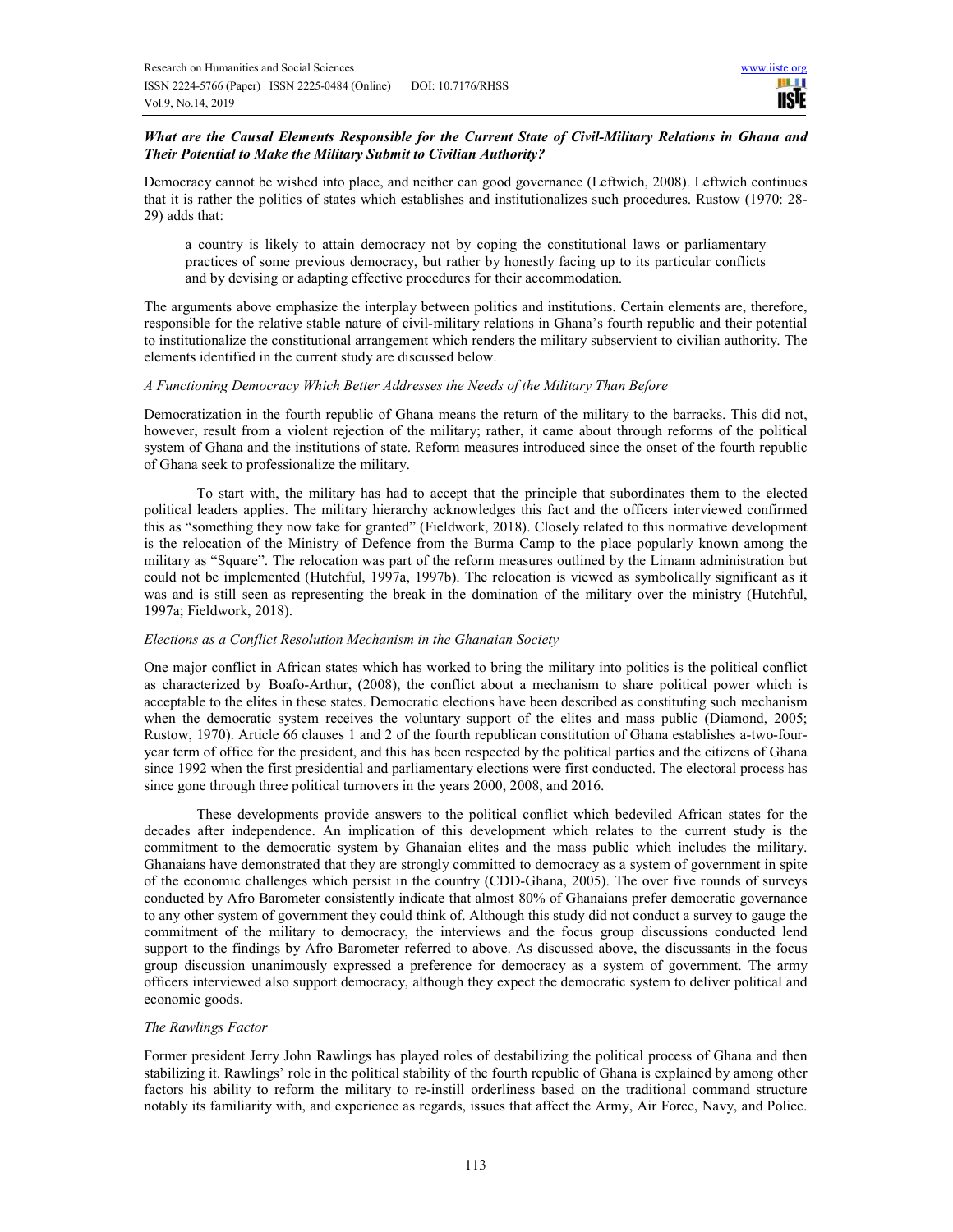Unlike previous Presidents, Rawlings is a retired military officer with a record of having advocated military reforms.

The involvement of the military in politics in Ghana led by the junior officers and some noncommissioned officers disrupted command and control functions and further affected discipline (Handley & Mills, 2001). The third republic of Ghana especially suffered from this challenge and many officers vacated their post in fear for their lives (Hutchful, 1997a). It, therefore, came as little surprise when the government of President Limann was overthrown, and the Provisional National Defence Council (PNDC) was formed in its place. The character of the new regime as to being a military or not is disputed. It has been variously described as military regime (Agyeman-Duah, 1987), a civilian-cum-regime (Gyimah‐Boadi, 1994) and non-military regime because it did not represent the corporate interest of the military (Handley & Mills, 2001). The difficulty in establishing the real character of the PNDC might come from the fact that the entire membership of the cabinet and majority of the PNDC members were civilians. However, the main constituency of the regime was the military. In fact, military officers and members of the other ranks were appointed to be second-in-command in all ministries, and as heads of state organisations and agencies, regional and district administrations (Agyeman-Duah, 1987).

The PNDC, thus, successfully warded off several coup attempts, and between 1982 and 1985 purged the military and established the 64th Battalion. This eventually served to establish control over the military (Agyeman-Duah, 1987; Handley & Mills, 2001; Hutchful, 1997a). Hutchful notes that Jerry John Rawlings transferred this model of control from the PNDC era to the civilian NDC period.

The Minister of Defence in the first government of the fourth republic, Alhaji Iddrisu Mahama, had enjoyed a lengthy tenure in the post, and had been in the Armed Forces Council prior to his appointment by the PNDC. The Deputy Minister of Defence, Lieutenant-Colonel K. T. Donkor, a former Chief of Staff, was also a retired military officer and regards himself as bridging the (civilian) Minister and the Generals (Agyeman-Duah, 1987). One cannot, therefore, doubt the success of President Rawlings in stabilizing the Armed Forces and getting them to accept the implications and advantages of constitutional rule. This development explains political stability in the Fourth Republic of Ghana.

However, this has to be set against Rawlings government's undemocratic approaches in achieving this feat. His approaches include the persistence of subjective controls, the maintenance of special security units, the suppression of public debate and lack of dialogue, the executive dominance and relative marginalization of Parliament, and attempts to militarism what have traditionally been civilian institutions of law and order (Hutchful, 1997a). Jerry John Rawlings, nevertheless, laid a foundation for democratic control of the military in the fourth republic of Ghana. It is to his credit for the restoration of the functions of command and control and discipline into the military.

#### *Institutional Learning by the Military*

A second positive factor is the acceptance within the military hierarchy of the principle of civil supremacy. Apart from the success of Rawlings in subordinating the Armed Forces to political authority, most officers have undoubtedly realised that the traumatic events of I979 and 1981 subverted their legitimacy. "It was dangerous to be an officer in those days", an officer declared in respect of events of those periods (Fieldwork, 2018). Commanders and the elected government agree that they have a common interest in stabilizing their authority. While virtually all Commanders have expressed strong support for professionalization (Hutchful, 1997a), it is doubtful if there could be any possess of sufficient stature and confidence to resist, perhaps, the wishes of the President and to claim the unambiguous loyalty of their subordinates, the minimum requirements for them to play an effective role in defining the future of the military.

# **Conclusion**

This study sought to provide some explanations to civil-military relations in the fourth republic of Ghana, which is going through democratic process.

The study initially sought to explain the nature of civil-military relations in the Fourth Republic of Ghana in the context of a stabilizing democratic polity. It did so by examining whether the politics of the period has successfully established norms of democratic control over the Ghanaian military given that the constitution of the Fourth Republic of Ghana, *de jure*, politicizes the military institution. The data from both primary and secondary sources examined indicate that the military is going through the process of norm formation. They crucially support the current democratic process and wished that they also could be allowed to elect their own leaders the way the Ghanaian society does. Crucially, the military acknowledge the constitution of the fourth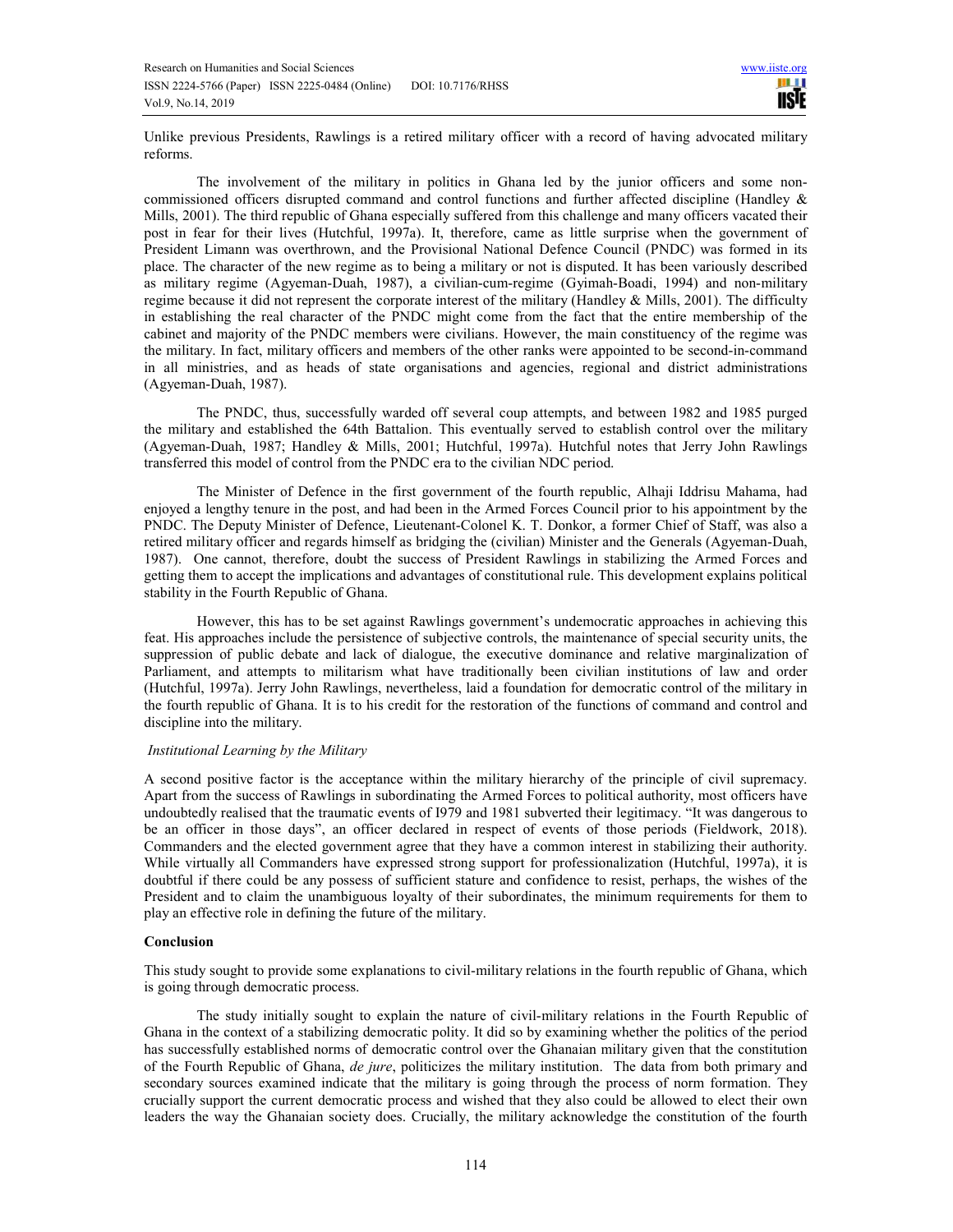republic of Ghana as the supreme document in Ghana which guides political, social and economic life. It is, in fact, a normative reference point for members of the military with regard to political change. They, furthermore, acknowledge the subservience of the military to the democratically elected leaders of the Ghanaian state. However, they expect the democratic system to deliver political, social and economic goods.

The study further sought to explain the causal elements responsible for the current state of civil-military relations in Ghana and its potential to become consolidated. One of the causal elements is a functioning democracy which better addresses the needs of the military than before. Democratization in the Fourth Republic of Ghana has introduced reform measures which seek to professionalize the military. The officers and men interviewed concede that they enjoy improved conditions of service under democratic leadership than under military authorities. The literature further point to the benefits which accrue to the military from their involvement in United Nation supervised peace keeping activities. They also receive additional training and equipment as democratic dividends (Handley & Mills, 2001).

 Closely related to this element is the successful mediation of the electoral process in the major political conflict in a democracy, political competition for political power. The Fourth Republic has gone through three political turnovers, which indicates an increasingly consolidating democracy. Other causal elements include the Rawlings factor in the Ghanaian political system which essentially points to having played the role of returning the limitary to the barracks. The leadership of President Rawlings started the reform measures which have been continued by his successors. Moreover, there is the effect of historical antecedents of the military's involvements in Ghanaian politics and the fate of the protagonists. The case of the execution of the General following the June Fourth Uprising and the purge is a typical example.

Based on the findings, the study recommends that the concern expressed by the military about their status, and economic security reinforces the need for the democratic process in the fourth republic of Ghana to improve in democratic good governance. There is the need for the democratic regime to secure political and civil liberties and the generation of economic goods. These function to provide institutional guarantees for individual security, status and wealth. It, further, renders the democratic regime more legitimate (Diamond, 2005; Kohn, 1997). As argued above, "the tradition of legitimacy in government acts on the one hand to deter military interference in politics, and on the other to counteract intervention should it threaten or occur" (Kohn, 1997: 5).

# **References**

Agyeman-Duah, B. (1987). Ghana, 1982-6: The politics of the P.N.D. C. *The Journal of Modern African Studies, 25*(4), 613-642.

Agyeman-Duah, B. (2002). Civil-military relations in Ghana's fourth republic. *Critical Perspectives*, 9.

Bahadur, M. (2016). Democracy and political control. *TOI, India, 3*, 11-17.

Boafo-Arthur, K. (2008). *Democracy and stability in West Africa: The Ghanaian experience*. Department of Peace and Conflict Research (DPCR), Uppsala University & the Nordic Africa Institute (NAI), Uppsala Claude Ake Memorial Papers No. 4.

Boahen, A. A. (1975). *Ghana: Evolution and change in the nineteenth and twentieth centuries*. London: Longman Group.

Brewster, R. W. (1963). *Government in modern society (2nd ed.).* Boston: Houghton Mifflin.

Creswell, J. W. (2013). *Qualitative inquiry & research design: Choosing among five approaches (3rd edition).* London: Sage Publications Ltd.

Diamond, L. (2005). *Democracy, development and good governance: The inseparable links.* Kronti ne Akwamu Series No. 1.Accra: CDD Ghana.

Easton, D. (1953). *The political system*. New York: Knopf.

Gyimah‐Boadi, E. (1994). Ghana's uncertain political opening. *Journal of Democracy, 5*(2), 75-86.

Gyimah‐Boadi, E. (2010). *Towards a constitution for a democratic and well-governed Ghana*. Accra: CDD, Accra-Ghana.